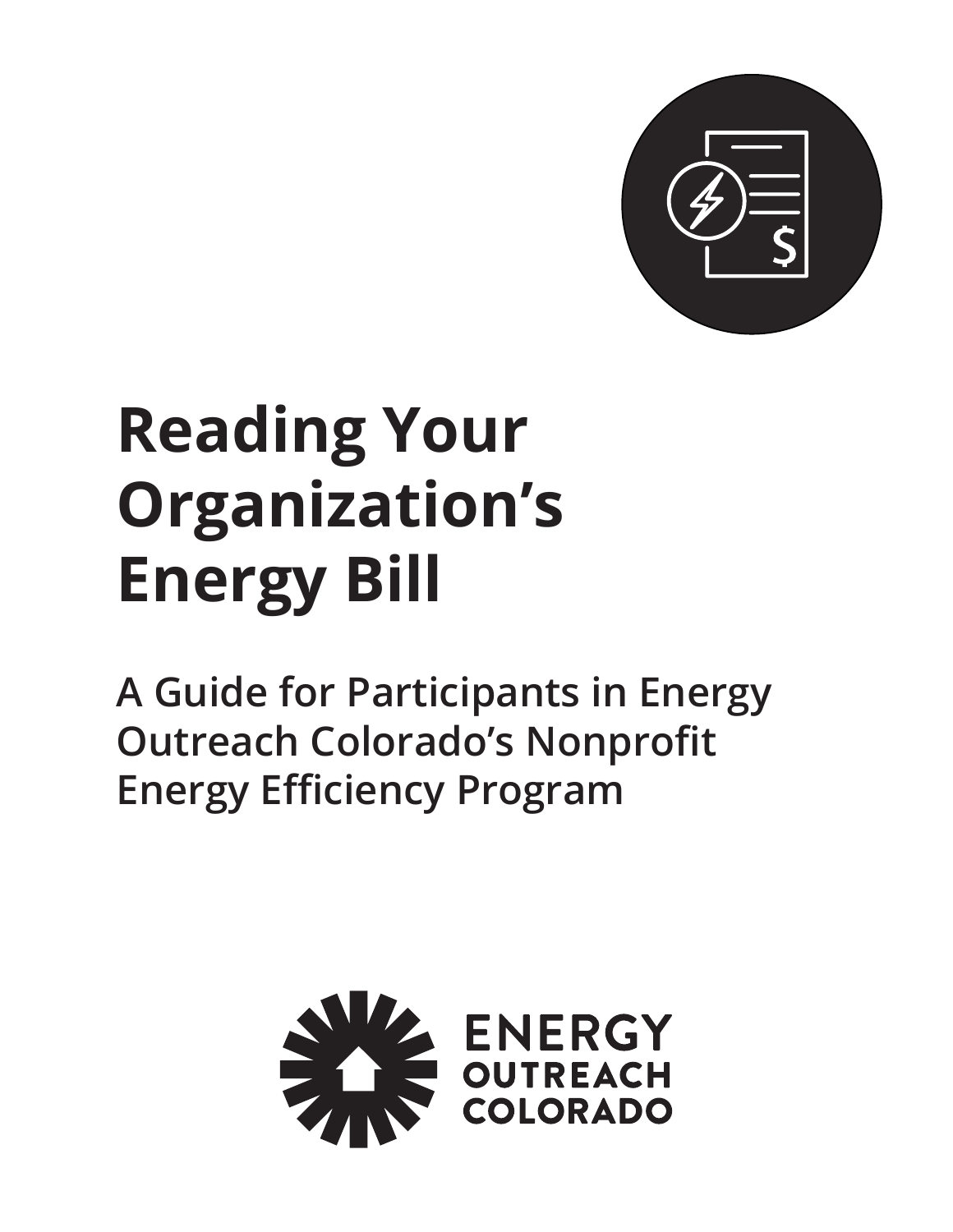**Take control of your organization's energy use by learning to interpret your current and past utility bills.** 

### **This educational document will help you:**

- $\boxdot$  Track the savings from your NEEP upgrades
- Determine what in your building may be drawing excess power  $\boxtimes$
- Connect seasonal increases to tiered electric rates  $\triangledown$
- Identify if your organization is being billed in the correct schedule ☑
- Confirm that are you not paying sales tax ☑
- Provide a baseline of energy usage to help set energy-saving goals  $\triangledown$

### **Introduction:**

### **Basic Usage Overview**

Your organization's electric and gas bills most likely have a month-to-month chart comparing usage over a 13-month period. This is a great place to start analyzing your usage.

#### **Consider how your bills shift month-to-month.**

If your gas use is low in the summer, and high in the winter, you likely have gas heating that is responsible for a large portion of your building's overall gas bills.

Similarly, if your electric bills are high in the summer and low in the winter, this is likely due to air conditioning.

### **After efficiency work or building upgrades are complete, the first place you will likely see changes to your bill are on this 13-month chart.**

Compare use during the same month in the previous year, adjusting for temperature differences that may also affect energy usage.

#### YOUR MONTHLY ELECTRICITY USAGE



| <b>DAILY AVERAGES</b>   | <b>Last Year</b> | <b>This Year</b> |
|-------------------------|------------------|------------------|
| Temperature             | 45° F            | $39^\circ$ F     |
| I Electricity kWh       | 10.8             | 10.8             |
| <b>Electricity Cost</b> | \$133            | <b>S1.33</b>     |

#### YOUR MONTHLY NATURAL GAS USAGE



 $$1.68$ 

\$1.79

Gas Cost

# **Electric Rates - Seasonal Changes**

**Electricity is measured in kilowatt hours (kWh) and your organization is billed per kWh used each billing period.** The rate per kWh is determined by the **time of year** and your organization's **classification.**

**Electric demand spikes in the summer due to air conditioning**, so many utilities, like Xcel, charge more for excessive electric use in the summer months. As an Xcel customer, your organization will pay a lower rate in the winter, and a **higher rate in the summer months.**

**Most organizations have commercial energy bills, but some may be classified as Residential (R).** If classifed as residential, your electric bill will show the below:

> **ELECTRICITY CHARGES DESCRIPTION**

Residential customers pay tiered electric rates in the summer, with rate per kWh increasing after 500 kWh used. Residential buildings will eventually be moved to a Time-of-Use billing structure in the summer months. Billing will be higher when electricity is used during peak hours (9am-5pm). It will be especially critical to watch air conditioning usage during these peak hours.

### **Billed Usage vs Billable Demand**

Commercial Xcel Energy customers are charged every month for your **billed usage (kWh)**. Your billed usage is the number of kilowatt hours (kWh) used in your building during the billing period.

**Billable demand (kilowatts or kW)***,* on the other hand, describes the total amount of energy required by your organization to run all of your equipment at once. This ensures that the utility could provide enough energy if everything was running at the same time.

This breaks down as follows: your air conditioner may require 3500 watts to operate (demand). If your air conditioner is running for 10 hours, your billed usage will be 35 kilowatt hours because 3500 watts x 10 hours = 35000 watt hours = 35 kilowatt hours.

Billed usage helps understand how your energy use changes month-to-month. **Billable demand determines the rates your organization pays in winter and 1 summer months. 2**

**RATE: R Residential General USAGE UNITS CHARGE RATE**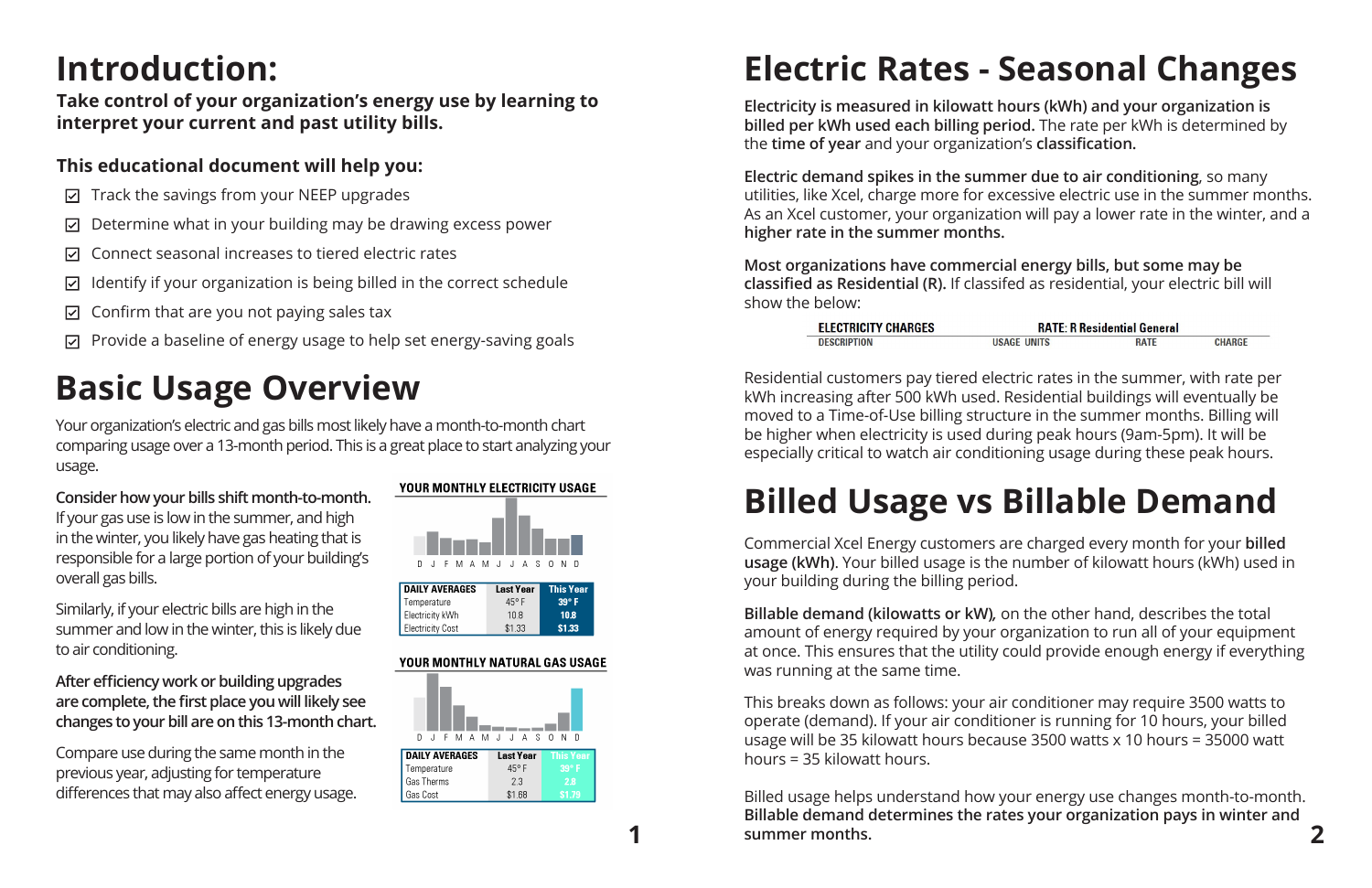For electric and gas service, your organization will likely be classified in a general business schedule. This determines your winter and summer rates, as well as set fees per month and year.

For commercial Xcel Energy electric customers, based on your billable demand, your organization will likely be classified as either:

### **Billable Demand and Schedules**

- $\nabla$  Billable demand is always below 25 kW
- $\nabla$  You pay for your billed usage, so you will pay a set fee for each kWh used in a billing period.
- 
- $\nabla$  Billable demand is above 25 kW (even if only one month)
- You pay a smaller fee than Schedule C for billed usage (kWh used), but you also pay larger fees for your billable demand (kW).

#### **Schedule C: Commercial Service Small Schedule SG: Secondary General**

### **Are you in the correct schedule?**

Look for the below table on your Xcel Energy bill. Locate your schedule and monthly billable demand.

It is a good idea to examine your bill monthly and pay attention to your billable demand. If it is close to the 25kW line, try to work to stay below it!

If your organization ever goes above the 25kW billable demand limit, Xcel will classify your organization as Secondary General and your bills will increase. **If your bills consistently show billable demand under 25kW but you are classified as Secondary General, call Xcel and ask about being reclassified.** 

- $\boxdot$  Uses under 50,000 therms a year
- $\boxdot$  Charged per therm used each billing period in addition to monthly fees

- $\boxdot$  Uses more than 50,000 therms a year
- Charged per dekatherm (10 therms) in addition to monthly fees that are higher than CSG

**Xcel Energy will usually not automatically drop your organization back to Schedule C even if your billable demand remains low.** 

Billable demand for organizations usually goes up in the hot summer months due to air conditioning. Make sure to watch your electricity usage especially during the summer months to help keep your bills low.

### **Gas Rates and Schedules**



Gas is billed the same in winter and summer and you are charged a set rate per therm used. The rate your organization pays is based on your organization's gas schedule. Your gas schedule is determined by your annual therms used.

### **Xcel Gas Schedules:**

Take note of your organization's annual therm use. If it is close to 50,000 therms a year, make sure your organization is classified as schedule CSG.

Login to your Xcel My Account and download 12 months of your usage data to calculate your annual therm usage. You will not find your annual usage on your monthly bills.

### **As with electric schedules, call Xcel if you believe your organization has**

**been misclassified.** 

#### **NOTE: If your organization is classified as RG: Residential Gas, you will pay one rate per therm. Gas rates are not dependent on season like electric rates.**

### **Commercial Small Gas Service (CSG) Commercial Large Gas Service (CLG)**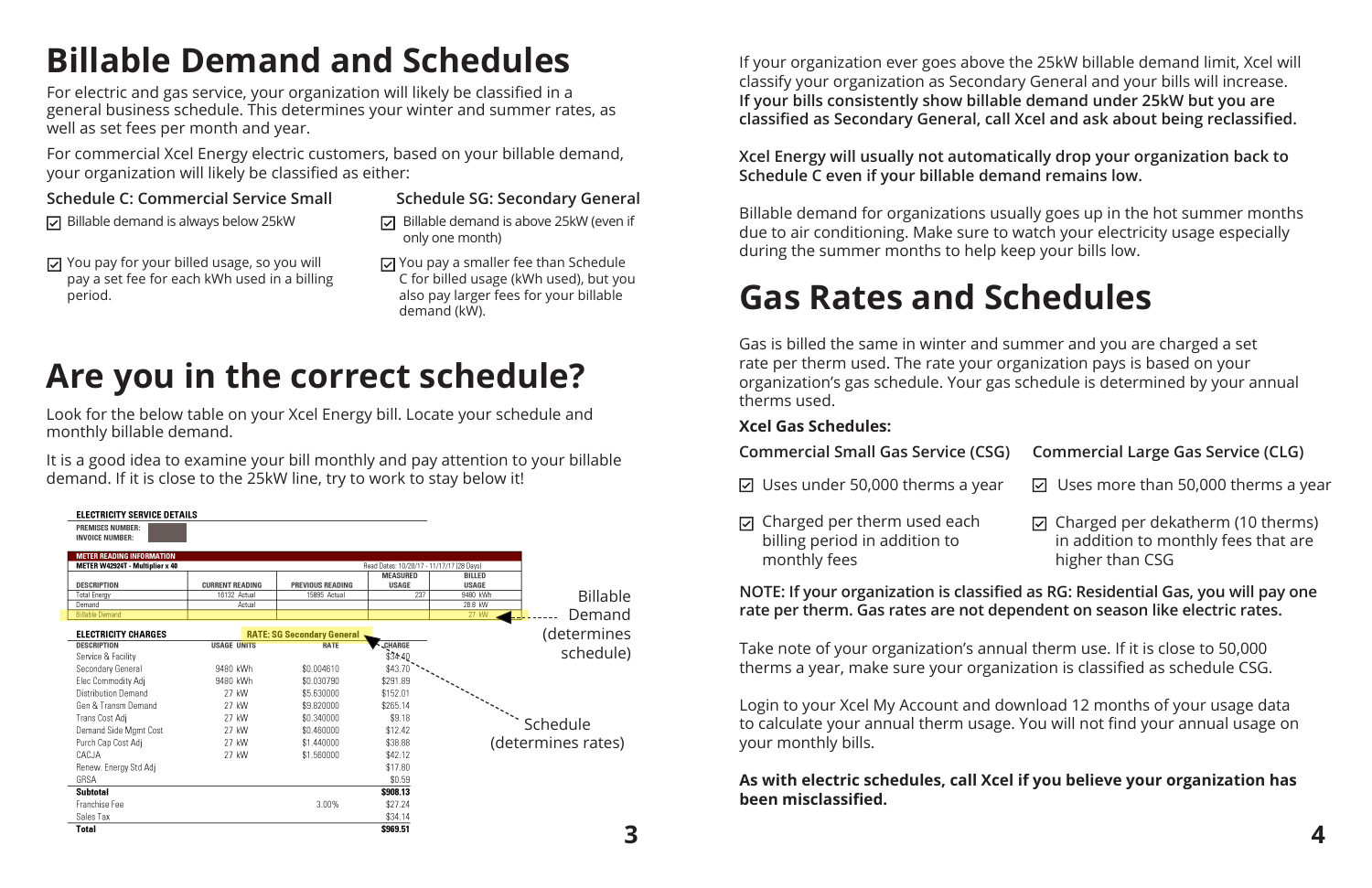# **Sales tax exemption**

As a 501c3, you are most likely tax-exempt from federal, state, and some local taxes. Nevertheless, many nonprofits are continuing to pay sales tax on their energy bills, which can add up to hundreds of dollars over several years. It is worthwhile to take the below steps to make sure Xcel has your account listed as tax exempt and removes sales tax from your bill going forward.

#### **Step 1: Confirm you are paying sales tax**

Check your monthly bills to determine if the utility is charging you sales tax. Sales tax should be located underneath the summary of your usage charges and fees.

| <b>ELECTRICITY CHARGES</b> |                    |          | <b>RATE: SG Secondary General</b> |               |
|----------------------------|--------------------|----------|-----------------------------------|---------------|
| <b>DESCRIPTION</b>         | <b>USAGE UNITS</b> |          | <b>RATE</b>                       | <b>CHARGE</b> |
| Service & Facility         |                    |          |                                   | \$34.40       |
| Secondary General          |                    | 9480 kWh | \$0.004610                        | \$43.70       |
| Elec Commodity Adj         |                    | 9480 kWh | \$0.030790                        | \$291.89      |
| Distribution Demand        |                    | 27 kW    | \$5.630000                        | \$152.01      |
| Gen & Transm Demand        |                    | 27 kW    | \$9.820000                        | \$265.14      |
| Trans Cost Adj             |                    | 27 kW    | \$0.340000                        | \$9.18        |
| Demand Side Mgmt Cost      |                    | 27 kW    | \$0.460000                        | \$12.42       |
| Purch Cap Cost Adj         |                    | 27 kW    | \$1.440000                        | \$38.88       |
| CACJA                      |                    | 27 kW    | \$1.560000                        | \$42.12       |
| Renew. Energy Std Adj      |                    |          |                                   | \$17.80       |
| GRSA                       |                    |          |                                   | \$0.59        |
| <b>Subtotal</b>            |                    |          |                                   | \$908.13      |
| Franchise Fee              |                    |          | $3.00\%$                          | \$27.24       |
| Sales Tax                  |                    |          |                                   | \$34.14       |
| Total                      |                    |          |                                   | \$969.51      |

#### **Step 2: Apply for tax exemption through the state**

To remove these sales taxes from your utility bill, you will need to make sure you have been classified as **tax exempt by the federal government and the state (& local municipality, if applicable)**. If you have not already applied for tax exemption from the state, take the steps below.

To apply for exemption on state of CO sales taxes, go to the following website: <https://tax.colorado.gov/tax-exemption-application>

Fill out the Application for Sales Tax Exemption for Colorado Organizations [DR 0715](https://tax.colorado.gov/sites/tax/files/DR0715_2016.pdf)

**Important:** As the application states, the following documents must be submitted with your application or it will be returned.

• Attach a copy of your Federal Determination Letter from the IRS showing exempt under 501(c)(3) of the Internal Revenue Code will be considered for

• Churches under a national church body should include an official document from the national organization stating your group affiliation. See Rule 39-26-

- under which classification code you are exempt. Only organizations exemption.
- 718(2)(h) available on the Secretary of State's website.
- Attach a copy of your latest financial statement to reflect sources of statement.
- a specific purpose and function.
- known as "Certificate of Good Standing."

Colorado income and expenditures. New organizations submit a projected

• Attach a copy of Colorado Articles of Incorporation or of Organization. State

• Attach a copy of the most current Colorado Secretary of State Certificate

After completing this application successfully, the state will issue your organization a tax-exemption number (will be 7-8 digits beginning with either 98 or 098) and charitable license.

#### **Step 3: Send a copy of your numbered state tax-exemption form to Xcel**

Send a copy of the state tax-exemption form along with:

- **• Your Xcel account number**
- **• Your meter number**
- **• Percentage of tax-exemption**

Send to Xcel using one of the following methods:

**Email address:** [TaxExemptionFax@xcelenergy.com](mailto:TaxExemptionFax%40xcelenergy.com%20?subject=)

**Fax number:** 715-737-1347

#### **Mailing Address:**

Xcel Energy Attn Billing Services - Sales Tax P.O. Box 8 Eau Claire, WI 54702